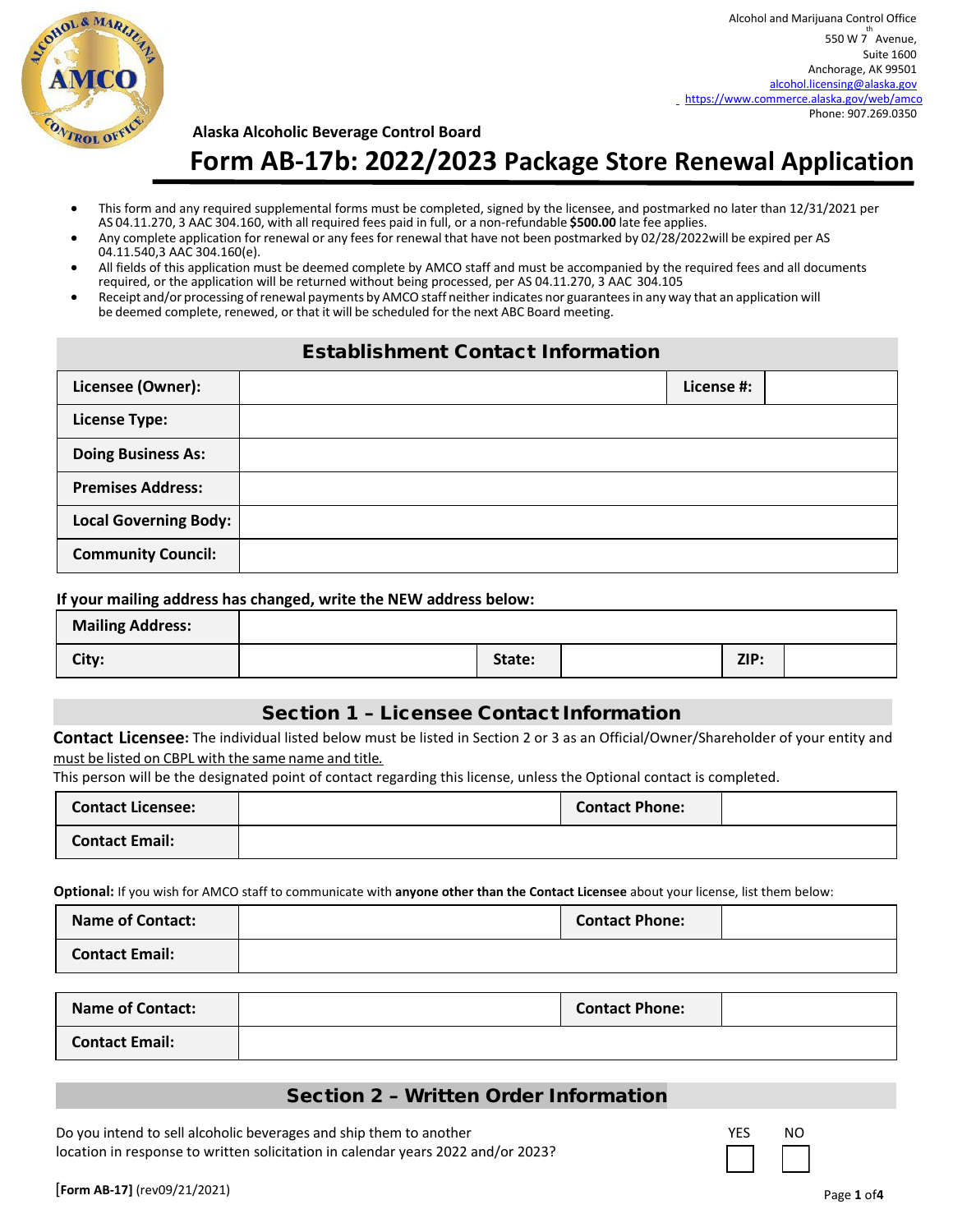

## **Alaska Alcoholic Beverage Control Board Form AB-17b: 2022/2023 License Renewal Application**

#### Section 3 – Entity or Community Ownership Information

#### **Sole Proprietors should skip this Section.**

*Use the link from Corporations, Business and Professional Licensing (CBPL) below to assist you in finding the Entity #. <https://www.commerce.alaska.gov/cbp/main/search/entities>*

**READ BEFORE PROCEEDING:** Any new or changes to Shareholders (10% or more), Managers, Corporate Officers, Board of Directors, Partners, Controlling Interest orOwnership ofthe businesslicense must be reported to the ABC Board within 10 days of the change and must be accompanied by a full set of fingerprints on FBI-approved card stock, AB-08a's, payment of \$48.25 for each new officer with a date-stamped copy of the CBPL change per AS 04.11.045, 50 & 55, or a Notice of Violation will be issued to your establishment and your application will bereturned.

The **only exception** to this is a Corporation who can meet the requirements set forth in AS 04.11.050(c).

## **DO NOT LIST OFFICERS OR TITLES THAT ARE NOT REQUIRED FOR YOUR ENTITY TYPE.**

- **Corporations** of *any* type *including non-profit* must list ONLY thefollowing:
	- o All shareholders who own 10% or more stock in the corporation<br>
	o Each President, Vice-President. Secretary. and Managing Officer
		- Each President, Vice-President, Secretary, and Managing Officer regardless of percentage owned
- **Limited Liability Corporations**, of *any* type must list ONLY the following:
	- o All Members with an ownership interest of 10% ormore
	- o All Managers (of the LLC, not the DBA) regardless of percentageowned
- **Partnerships** of *any* type, *including Limited Partnership*s must list ONLY the following:
	- o Each Partner with an interest of 10% ormore
	- o All General Partners regardless of percentage owned

**Important Note:** All entries below must match our records, or your application will be returned per AS 04.11.270, 3 AAC 304.105. You **must**list full legal names, allrequired titles, phone number, percentage ofshares owned (if applicable) and a full mailing addressfor each official of your entity whose information we require. **If more space is needed: attach additional completed copies of this page. Additional information not on this page will be rejected.**

| <b>Name of Official:</b> |               |          |  |
|--------------------------|---------------|----------|--|
| Title(s):                | <b>Phone:</b> | % Owned: |  |
| <b>Mailing Address:</b>  |               |          |  |
| City:                    | State:        | ZIP:     |  |
|                          |               |          |  |

| <b>Name of Official:</b> |        |          |  |
|--------------------------|--------|----------|--|
| Title(s):                | Phone: | % Owned: |  |
| <b>Mailing Address:</b>  |        |          |  |
| City:                    | State: | ZIP:     |  |

| <b>Name of Official:</b> |        |          |  |
|--------------------------|--------|----------|--|
| Title(s):                | Phone: | % Owned: |  |
| <b>Mailing Address:</b>  |        |          |  |
| City:                    | State: | ZIP:     |  |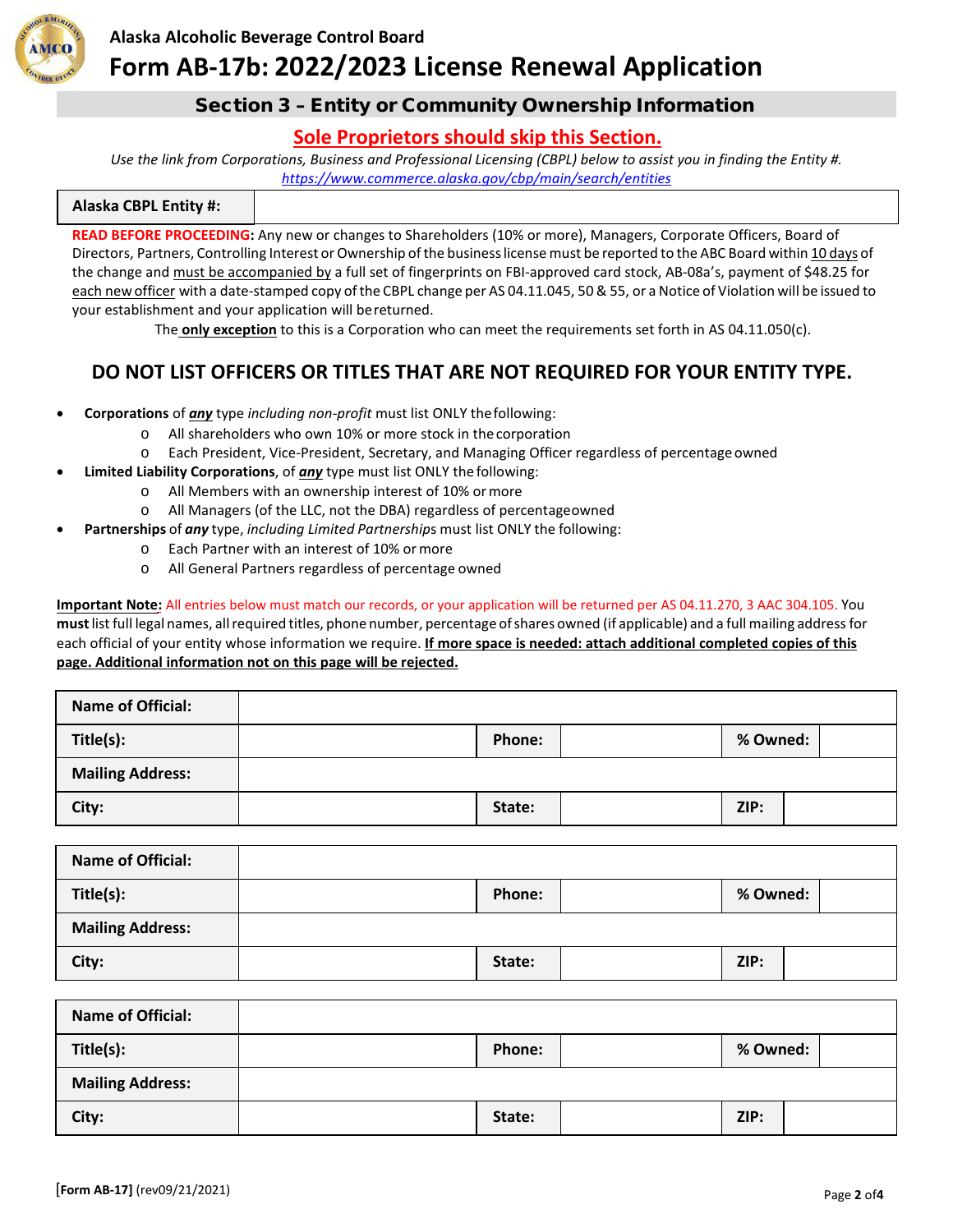

# **Alaska Alcoholic Beverage Control Board Form AB-17b: 2022/2023 License Renewal Application**

#### Section 4 - Sole Proprietor Ownership Information

#### **Corporations, LLC's and Partnerships of ALL kinds should skip this section.**

**READ BEFORE PROCEEDING:** Any new or changesto the ownership ofthe businesslicense must be reported to the ABC Board within 10 days ofthe change and must be accompanied by a fullset offingerprints on FBI approved cardstock, AB-08a's, payment of \$48.25 for each new owner or officer and a date stamped copy of the CBPL change per AS 04.11.045, or a Notice of Violation will be issued to your establishment and your application will be returned.

**Important Note: All entries below must match our records, or your application will be returned per AS 04.11.270, 3 AAC 304.105.** You **must** list full legal names, phone number, and mailing address for each owner or partner whose information we require. **If more space is needed, attach additional copies of this page. Additional owners not listed on this page will be rejected.**

| This individual isan:   | Applicant | Affiliate |        |                       |      |  |
|-------------------------|-----------|-----------|--------|-----------------------|------|--|
| Name:                   |           |           |        | <b>Contact Phone:</b> |      |  |
| <b>Mailing Address:</b> |           |           |        |                       |      |  |
| City:                   |           |           | State: |                       | ZIP: |  |
| Email:                  |           |           |        |                       |      |  |
| This individual is an:  | Applicant | Affiliate |        |                       |      |  |
| Name:                   |           |           |        | <b>Contact Phone:</b> |      |  |
| <b>Mailing Address:</b> |           |           |        |                       |      |  |
| City:                   |           |           | State: |                       | ZIP: |  |
| Email:                  |           |           |        |                       |      |  |

## Section 5 – License Operation

| 1. | Check ONE BOX for EACH CALENDAR YEAR that best describes how this liquor license was operated:<br>The license was regularly operated continuously throughout each year. (Year-round)                                   | 2020 | 2021 |
|----|------------------------------------------------------------------------------------------------------------------------------------------------------------------------------------------------------------------------|------|------|
| 2. | The license was only operated during a specific season each year. (Seasonal)                                                                                                                                           |      |      |
|    | If your operation dates have changed, list them below:                                                                                                                                                                 |      |      |
|    | to                                                                                                                                                                                                                     |      |      |
| 3. | The license was only operated to meet the minimum requirement of 240 total hours each calendar year.<br>A complete AB-30: Proof of Minimum Operation Checklist, and all documentation must be provided with this form. |      |      |
| 4. | The license was not operated at all or was not operated for at least the minimum requirement of 240 total                                                                                                              |      |      |
|    | hours each year, during one or both calendaryears. A complete Form AB-29: Waiver of Operation Application                                                                                                              |      |      |
|    | and corresponding fees must be submitted with this application for each calendar year during which the license was not operated.                                                                                       |      |      |
|    | If you have not met the minimum number of hours of operation in 2020 and/or 2021, you are not required to pay the fees, however a                                                                                      |      |      |

**complete AB-29 is required with Section 2 marked "OTHER" and COVID is listed as the reason.**

## Section 6 - Violations and Convictions

Have **ANY** Notices of Violation been issued for thislicense **OR** has **ANY** person or entity in this application been convicted of a violation of Title 04, 3AAC 304 or a local ordinance adopted under AS 04.21.010 in 2020 or 2021?

*If you checked YES, you MUST attach a list of all Notices of Violation and/or Convictions per AS 04.11.270(a)(2)*

*If you are unsure if you have received any Notices of Violation, contact the office before submitting this form.*

Yes No